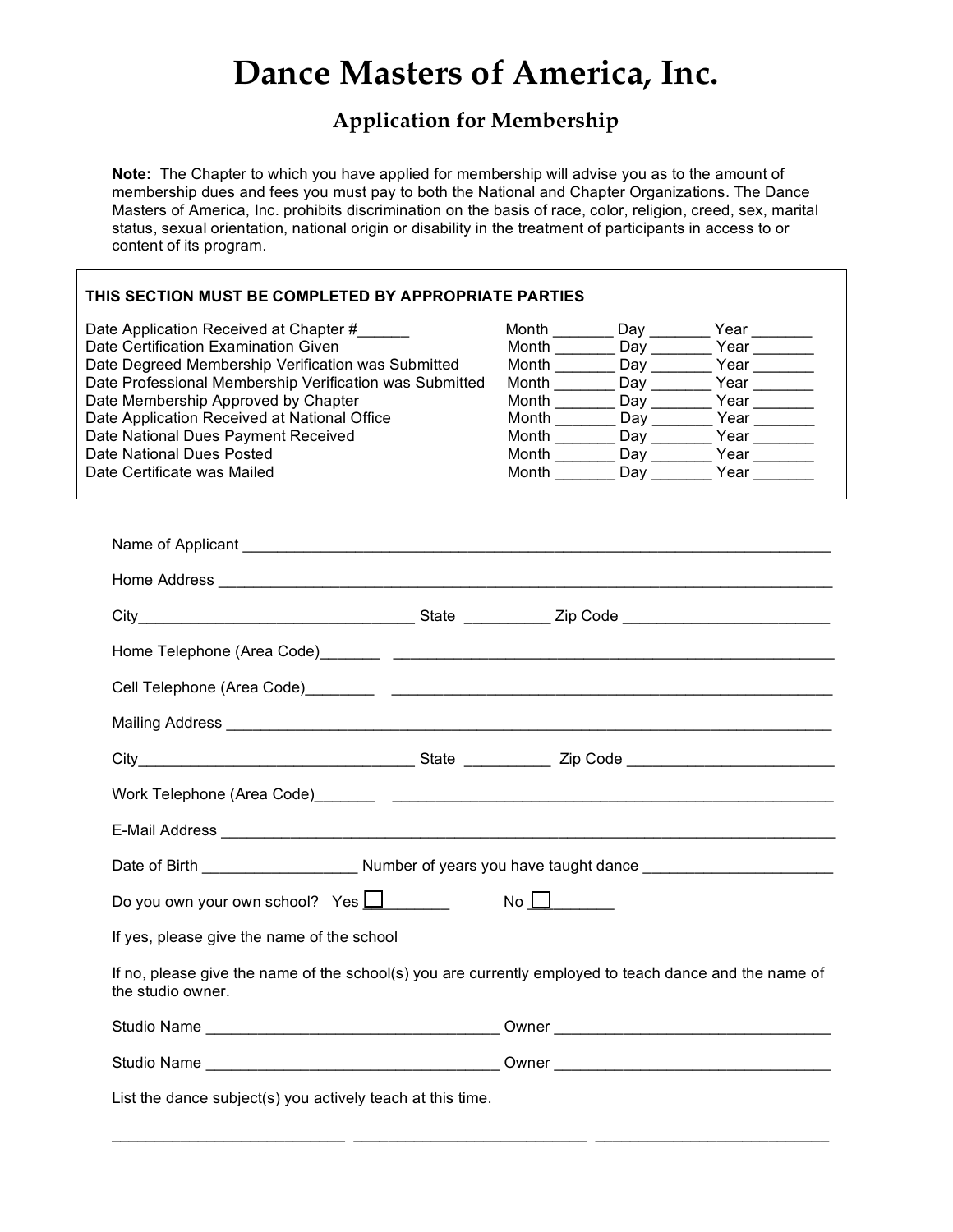| Have you ever applied for membership in the Dance Masters of America, Inc.? |              |          |              |  |
|-----------------------------------------------------------------------------|--------------|----------|--------------|--|
| No                                                                          | Yes $\Gamma$ | Chapter# | Year Applied |  |

List the teachers you have studied with, the subject(s) studied and the number of years.

| Name | Subject(s) | From        | ٢o |
|------|------------|-------------|----|
| Name | Subject(s) | From        | To |
| Name | Subject(s) | <b>From</b> | To |

# **ALL APPLICANTS**

#### **THE APPLICANT AND TWO DMA MEMBERS IN GOOD STANDING MUST SIGN THIS SECTION**

With the signing of this application, I do hereby acknowledge that my membership in the Dance Masters of America, Inc. has been made through one of the Affiliated Chapters of the Dance Masters of America, Inc., with the approval of its Membership. I further agree to take the Membership Examination(s), given by the appointed Certified Examiners of the DMA Chapter # \_\_\_\_\_. I understand that the passing of said examinations shall be a prerequisite for membership in the Dance Masters of America, Inc.

Signature of Applicant \_\_ \_\_\_\_\_\_\_\_\_\_\_\_\_\_\_\_\_\_\_\_\_\_\_\_\_\_\_\_\_\_\_\_\_\_\_\_\_\_\_\_\_\_\_\_\_\_\_\_\_\_\_\_\_\_\_\_\_\_\_\_\_\_\_

Recommended by \_\_\_\_\_\_\_\_\_\_\_\_\_\_\_\_\_\_\_\_\_\_\_\_\_\_\_\_\_\_\_\_\_\_\_\_\_\_\_\_\_\_\_\_\_\_\_\_\_ Chapter # \_\_\_\_\_\_\_\_\_\_ (Must be a Member in Good Standing of DMA)

Recommended by **Example 1** and the set of the set of the set of the set of the Second Euler and Chapter #  $\sim$ (Must be a Member in Good Standing of DMA)

## **CERTIFIED MEMBERSHIP**

#### **THIS SECTION MUST BE COMPLETED AND SIGNED BY THE CERTIFIED EXAMINERS WHO ADMINISTERED THE CERTIFIED MEMBERSHIP EXAMINATION(S) TO THE APPLICANT.**

We, the undersigned, do hereby affirm that the above named applicant has passed with a satisfactory grade, the Dance Masters of American Examination(s) and has proven his/her qualifications as a bona fide teacher of the dance subjects indicated below.

|                                         | The above named Applicant received the following grades: |               |                 |       |                                         |
|-----------------------------------------|----------------------------------------------------------|---------------|-----------------|-------|-----------------------------------------|
| <b>Ballet</b>                           | Grade                                                    | $\frac{0}{0}$ | Acrobatics      | Grade | %                                       |
| Тар                                     | Grade                                                    | %             | Gymnastics      | Grade | $\%$                                    |
| Jazz                                    | Grade                                                    | %             | <b>Ballroom</b> | Grade | $\%$                                    |
| Hula                                    | Grade                                                    | $\%$          | Modern          | Grade | $\%$                                    |
| Certificate from                        |                                                          |               |                 |       | submitted in lieu of DMA Examination(s) |
| Signature of Certified Examiner<br>Date |                                                          |               |                 |       |                                         |
| Signature of Certified Examiner<br>Date |                                                          |               |                 |       |                                         |